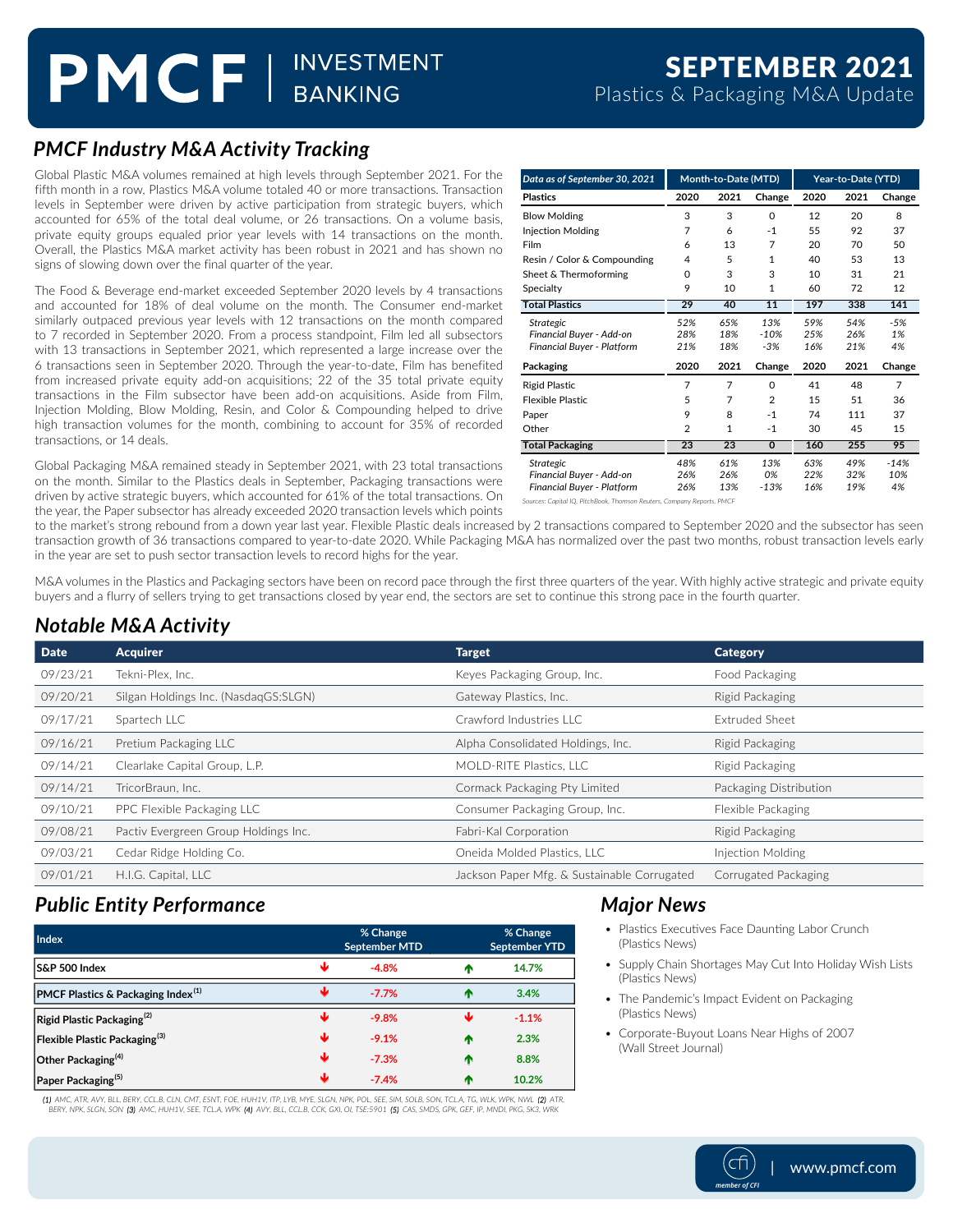Since our inception over 25 years ago, PMCF has offered robust transaction planning and preparation services to help business owners achieve the best possible outcome in a transaction whether it be in the short or long term. Our long track record of successful transactions is directly attributable to our focus on preparation and being proactive throughout the transaction process.

### *STRATEGIC ASSESSMENT WORKING WITH PMCF*

- PMCF is frequently requested to complete an analysis of a company's strategic positioning within the plastics and packaging marketplace
- Our review may consider your operations, products, end markets, financial trends, growth opportunities, and management team
- We are available to brief your management team, ownership, or board with our thoughts on your current value in today's market
- PMCF can provide a benchmark comparison of your organization's strengths, weaknesses, and anticipated buyer viewpoints

- PMCF is a licensed and FINRA-registered investment banking organization
- Confidentiality is of the highest importance and we welcome the execution of appropriate agreements prior to the exchange of data
- PMCF's senior bankers will respond to any inquiries and will be directly involved in all discussions
- If engaged, the majority of PMCF's costs are contingent on a successful transaction
- We insist on potential clients contacting our long list of references

Considering a sale involves balancing shareholder and company goals as well as M&A market conditions – a challenging exercise. Our plastics and packaging team can assist in guiding your decision making with insight regarding shareholder succession, timing, acquisitions, major capital expenditures, personnel changes, and other key milestones



### *Short & Long-Term Horizons: PMCF Helps the Whole Way*



Please let us know if you would like to set up a confidential call or meeting to discuss transaction planning and execution in the short or long-term. You can reach John Hart, who leads PMCF's Plastics & Packaging Group at (248) 223-3468 or john.hart@pmcf.com.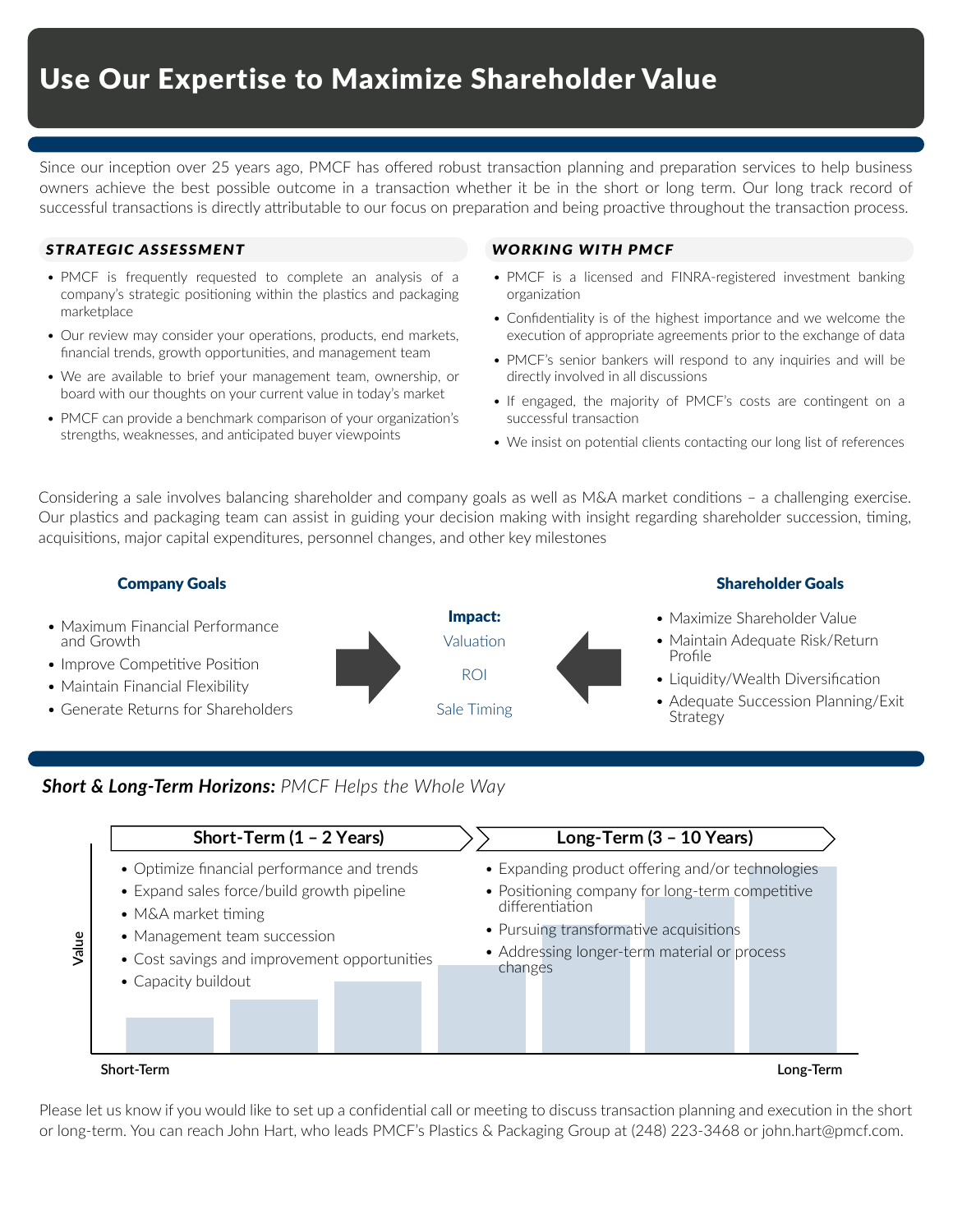PMCF's Plastics and Packaging investment bankers are dedicated solely to serving the needs of middle-market transactions within the plastics and packaging industries. Our exclusive focus on plastics and packaging sale, merger, and acquisition advisory provides significant advantages to our clients and the opportunity to maximize value in a transaction. PMCF's extensive coverage of these industries has provided us with specialized, in-depth knowledge of the sector dynamics and relationships with key strategic and financial industry players. Our firm has been serving the plastics and packaging industries for over 20 years and has a long track record of successful transactions involving specialty, niche players in these industries.



### *Recent PMCF Plastics & Packaging Transactions*





Two-time winner, Boutique Investment Banking Firm of the Year by M&A Advisor

Awarded, Cross Border Corporate and Strategic Acquisition of the Year by M&A Advisor

Awarded, Cross Border M&A Deal of the Year by M&A Advisor

Awarded, Deal of the Year by ACG Detroit

Awarded, Manufacturing Deal of the Year by MiBiz